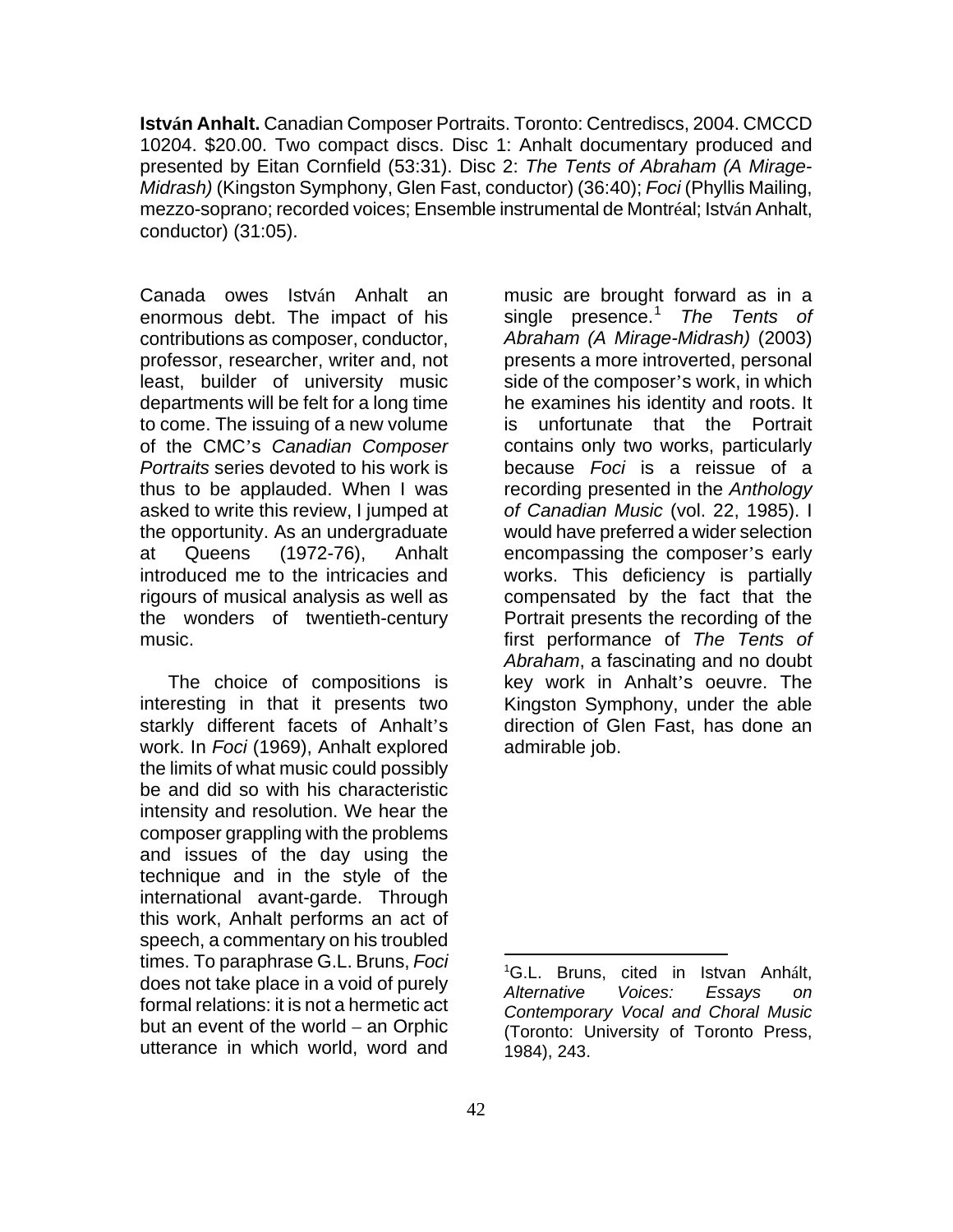The weakest aspect of the Portrait is by far the documentary. With regard to the two compositions presented on disc two, the documentary is unbalanced. Only two minutes and ten seconds of this fifty-three-minute piece are devoted to comments on *Foci*. Given the significance of this work for the composer's development, the superficial treatment it receives is as inexplicable as it is unacceptable. Much of the rest of the documentary is taken up with comments on *The Tents of Abraham* and large sections of this are redundant. The author should have provided a more even-handed presentation of Anhalt's work as a whole.

<span id="page-1-1"></span><span id="page-1-0"></span>The documentary also distorts, and this begins in the first minute wherein we learn that Anhalt is "Kingston's senior composer." One wonders just how many composers of Western art music currently reside in this pleasant Ontario town and, of those, how many have a stature even remotely comparable to Anhalt's. In my day there were five all told, and I would be surprised if that number has grown much since then. Be that as it may, this theme comes up on numerous occasions in the course of the documentary. Through this emphasis on locale, the author seems intent on situating the composer and his music on the northern shores of Lake Ontario. That Anhalt, like many of his ex-colleagues, chose to retire to the leafy lanes south of Princess Street and that he is happy with his choice is quite understandable. To suggest that Kingston has anything whatsoever to do with the music of *The Tents of Abraham* is a complete distortion.

Canadian musicologist Robin Elliott does note that Anhalt's work is primarily concerned with the "weight of history." But within the context of the documentary, the remark is followed with details of the composer's biography and is left undeveloped with regard to his music. Anhalt is an immigrant composer. Like so many of his generation, he chose to pursue his career far from where he received his training. $^2$  $^2$  In my opinion, *The Tents of Abraham* has much more to do with this point of departure than with the place he now calls home. The shadow of Béla Bartók looms large in this music. For me, the first movement, entitled "The Land," brings to mind the brooding, oppressive atmosphere of the opening of *Bluebeard's Castle*. Indeed, the movement appears to contain, if not a direct quotation, at least a clear reference to Bartók's opera. At approximately three minutes and twenty seconds and again at three minutes and forty-five seconds of the first track, the passage work in the upper winds sounds eerily like the rapid flourishes which punctuate the string trills just after Judith opens the first door and discovers Bluebeard's torture chamber. $3$ 

<sup>3</sup>This observation was made from the recording only. It will have to be checked once the CMC makes the score available.

 $\overline{a}$ 

<sup>&</sup>lt;sup>2</sup>For more on this topic, see Lydia Goehr, *The Quest for Voice: Music, Politics and the Limits of Philosophy* (Oxford: Oxford University Press, 2003), especially the chapter, "Music and Musicians in Exile," 174-207.